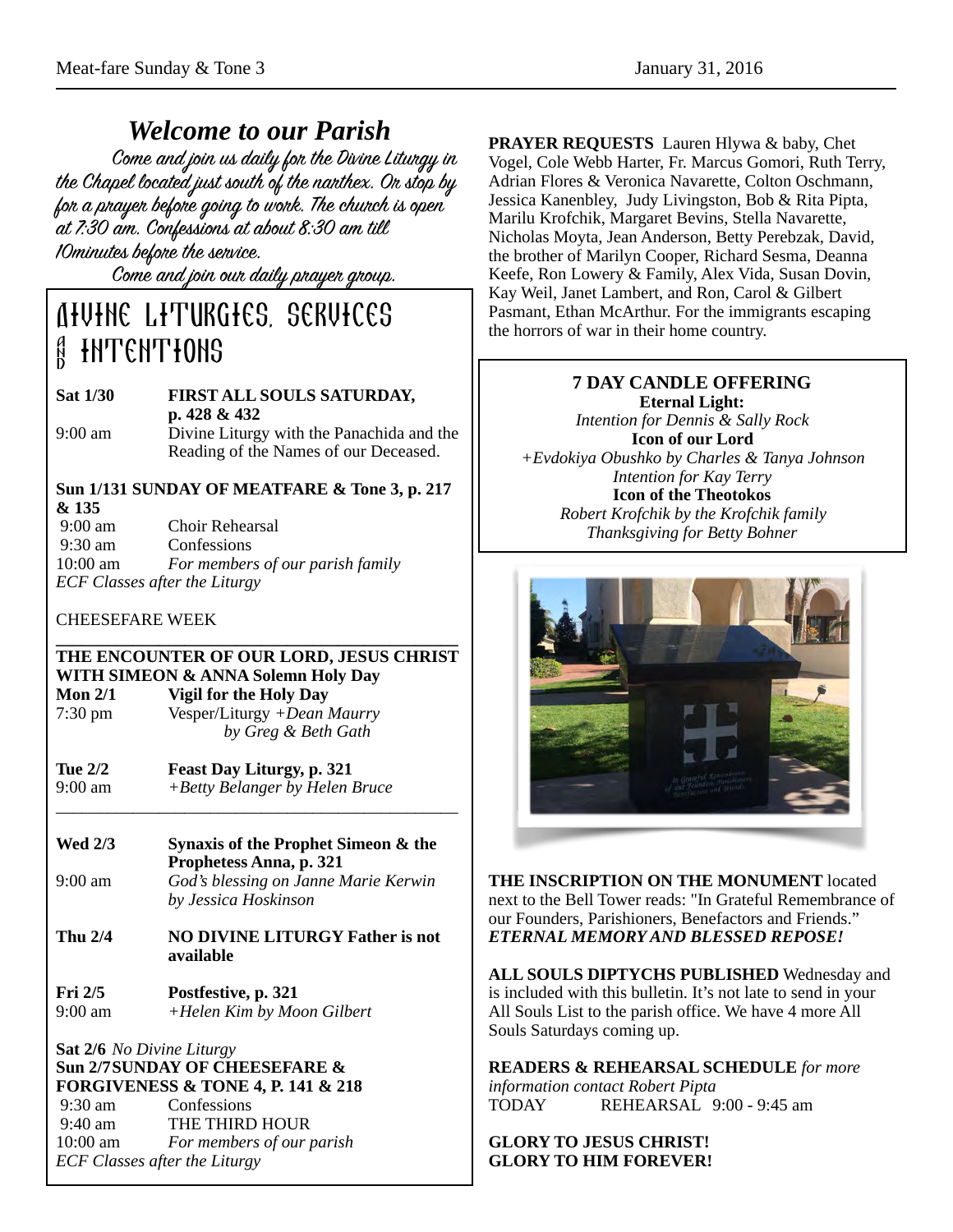#### **FOR YOUR INFORMATION:**

#### What is the Triodion?

This is the Byzantine liturgical book that contains the variable portions of the Liturgy and other services for a particular period of the Byzantine Church calendar. It begins on the fourth Sunday before the Great Lent, the Sunday of the Prodigal, and ends on Saturday of the Holy Week.

 Triodion is also called the period between the Sunday of the Prodigal and Holy Pascha. The name derives from the fact that during the season the Canons contain only three odes instead of the usual nine. The canon is a series of nine hymns, 'odes' used at the Orthros (Matins). The nine odes vary so as to correspond with the theme of the particular feast. The introduction of canons is ascribed to St. Andrew of Crete. Other famous authors of Canons are Melodos, St. John Damascus, and St. Theodore the Studion.

#### **FOR YOUR INFORMATION: PARISH ADVISORY BOARD**

Beth Gath, Marya Weil, Jan Washicko, John Sheftic, Bruce Terry, Helen Malinick and Stephen Kopko.

**FINANCIAL BOARD:** Andy Spisak, Stephen Kopko and Robert Erickson.

#### **SPECIAL ANNOUNCEMENTS:**

- **1) BISHOP'S APPEAL 2016** will begin this month. Watch for you letter from Bishop Gerald.
- **2) EASTER BAKE SALE FORMS** we are already experiencing a surge from our customers ordering our delicious Easter bake goods. Please use the forms for your orders to insure your Easter Bake Goods in time for Pascha.
- **3) BAKING &HELPING IN THE PARISH KITCHEN** come and learn about baking Pascha and Nut Horns and Nut Rolls. Our faithful bakers are eager to show and teach the skills of baking. At the same time you will help our parish.
- **4) DO WE HAVE QUENCINERAS IN OUR PARISH?** Yes we do. This is one of those benefits for being a member of Annunciation Parish. The young lady must be attending our Eastern Christian Formation Program.

# **OUR COFFEE SOCIAL HOSTS FOR FEBRUARY**

Ingrid Spisak & Donna Thank you for your service to our Parish.

**SPECIAL THANK YOU** to our Pierogi helpers this weekend. They made over a hundred dozen. Excellent lunch provided for our workers. Don't forget about our "Holy Rollers Days." (bake days)

# **Parish Calendar & Upcoming Events**

**TODAY Sunday Parish Advisory** Meeting after the 10:00am Parish Liturgy.

#### **MEETING OF OUR LORD WITH SIMEON & ANNA-Solemn Holy Day**

2/1 Monday 7:30 pm Vesper/Liturgy 2/2 Tuesday 9:00 am Divine Liturgy

#### **2/7 Sunday-FORGIVENESS SUNDAY 50/50 Grand Monthly Raffle Drawing**

#### **FIRST DAY OF THE GREAT FAST**

2/8 Monday Strict Fast—no meat of dairy products. 7:30 pm Liturgy of the Presanctified Gifts

**2/12 Friday—Baking Day for Nut Horns** 9:00 am Contact Nina Erickson for information.

**2/19 Friday—Baking Day for Nut Horns** 9:00 am Contact Nina Erickson for information.

#### **RELIGIOUS EDUCATION CONGRESS, ANAHEIM,**

**CA. February 26-28** The largest Religious Education Congress will be held at the Anaheim Convention Center. Our Eparchy will have an exhibitors booth in the

Convention Center.

Very Rev. David M. Petras will be a co-presenter with Rt. Rev. Alexei Smith on "The Importance and beauty of the Eastern Catholic Churches". This workshop will be held on Friday, February 26th. In addition to our presence as Eastern Catholics, on Saturday, February 27th at 5:15 pm, Rt. Rev. Aphram Mushe will celebrate the Syriac Divine Liturgy.

### *EASTER SUNDAY MARCH 27TH*

*NEXT MONTHLY LUNCHEON Sunday April 10th— Ukrainian Lunch.*

**"50/50 Raffle** will run every month with drawings on the 1st of the following month. As usual, every week in January tickets will be sold in the Parish Hall at \$5 each or \$20 for 5 tickets and the drawing will be held the 1st Sunday in February 7th. The only exception is that 50/50 tickets will not be sold during fundraising luncheons. See Anne Voytilla for more information.